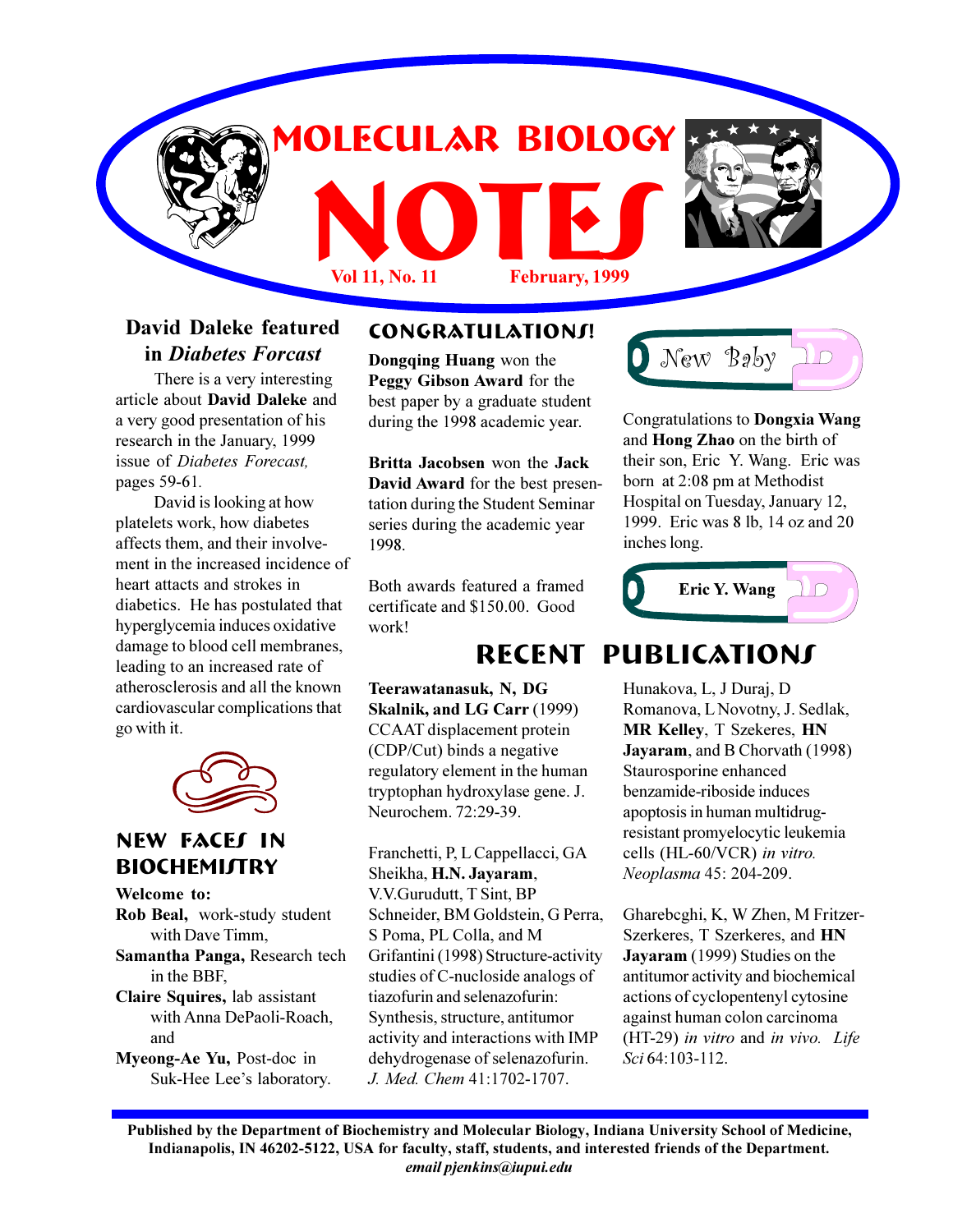# **FebrUARY Seminars**

*Biochemistry Faculty Seminars Mondays, 4:00 pm, MS B326 (unless otherwise indicated)*

- **2/1 Dr. Claire Walczak,** Assistant Professor, Medical Sciences Program, IUB; "A novel molecular motor required for mitotic spindle assembly amd chromosome alignment
- **2/8 Dr. Mervin C. Yoder, Jr.,** Associate Professor of Pediatrics and Biochemistry and Molecular Biology, IUSM; "Hematopoietic stem cell ontogeny

#### **2/15 Dr. Wayne Forrester,** Assistant Professor of

Biology, IUB; "Cell migration and polarity in *C. elegans*

**2/22 Dr. Liqun Luo**, Assistant Professor of Biology, Stanford University; "Rhofamily small GTPase signaling in neuronal morphogenesis



*Biochemistry & Molecular Biology Research Seminar, Thursdays, 12:00 Noon, MS A506/A518*

2/11 Yvonne Kobayashi, "Studies on triadin and insighhts into its role in  $Ca^{2+}$  release"

2/25 Mu Wang, "Zinc finger of RP, a non-DNA binding element, regulates its DNA binding activity through redox

| <b>Biochemistry Student Seminars</b> |  |
|--------------------------------------|--|
| <b>Wednesdays, 12 Noon, MS A506</b>  |  |

- **2/3 Ke Zhan 2/10 Zhong Wang**
- **2/17 Brian Gibbons**
- **2/24 Kun Ma**

### *Other Seminars of Interest*

**2/3 4:00 p.m.** Mechanism of Cell Killing by Ganciclovir in HSV-TK-Expressing and Non-Expressing Bystander Cells. **Donna Shewach, Ph.D.**, Dept. of Pharmacology, University of Michigan Medical School; Ann Arbor, MI. **Cancer Research Institute Auditorium**

**2/8 4:00 p.m.** Hematopoietic Stem Cell Ontogeny. **Mervin C.** Yoder, M.D., Dept. of Pediatrics and Biochemistry/Molecular Biology, IUSM. **Medical Science 326.**

**2/8 4:30 p.m.** Triglycerides: The Forgotten Risk Factor. **Mark Deeg, M.D**., Dept. of Medicine, Div. of Endocrinology, Richard Roudebush Veterans Administration Medical Center, IUSM. **Krannert Institute of Cardiology, Third Floor Conference Room.**

**2/10 4:00 p.m.** Molecular Control of Actin Filament Dynamics in Motile Cells. **Selkurt Lecture. Thomas D. Pollard, M.D**., President, Salk Institute for Biological Studies; La Jolla, CA. **Medical Science 326.**

**2/10 4:00 p.m.** Phenotypic Analysis of Mice Deficient in the Rho GTPase, Rac 2. **David A. Williams, M.D**., Kipp Professor of

## **FebrUARY Birthdays**

**2/5 Jean Hamilton 2/10 Mark Goebl**



Pediatrics and Director, Herman B Wells Cancer Center, IUSM. **Cancer Research Institute Auditorium**

**2/17 4:00 p.m.** Positive and Negative Regulation in the Ras Pathway. Michael Moran, Ph.D., Associate Professor, University of Toronto; Toronto, Canada. **Cancer Research Institute Auditorium.**

**2/18 4:00 p.m.** Signaling Through CD28 Family Receptors: Pivotal Regulators of T-Cell Activation. Jill E. Hutchcroft, Ph.D., Dept. of Biochemistry, Purdue University; West Lafayette, IN. **Medical Science 326.**

**2/24 12:00 noon** Interleukin-1 Signaling and Its Role in Human Disease. Leah Flick, Graduate Student, Dept. of Medical/ Molecular Genetics, IUSM. **Medical Science B26.**

**2/25 4:00 p.m.** Cross-Talk Between the Tumor Necrosis Factor- $\alpha$  and Interleukin-1 Signaling Pathways. Maureen Harrington, Ph.D., Dept. of Biochemistry/Molecular Biology and Walther Oncology Center, IUSM. **Medical Science 326.**